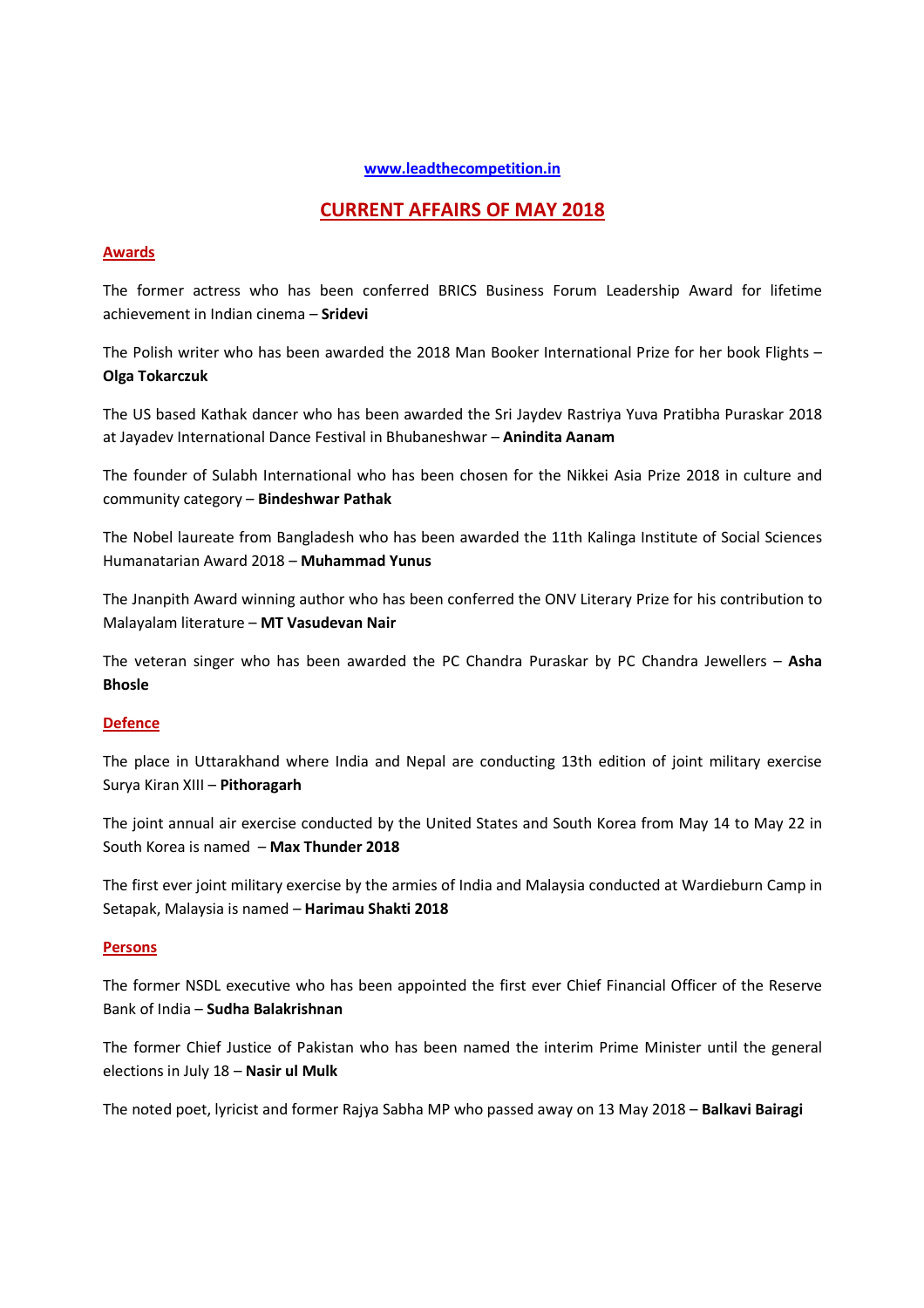The noted media personality and entrepreneur with whom NITI Aayog has signed a Statement of Intent to collaborate and support Women Entrepreneurship Platform – **Sushant Singh Rajput**

The former Prime Minister of Malaysia from 1981 to 2003 who has been re-elected to be its seventh Prime Minister (thus becoming the oldest Prime Minister in the world) – **Mahathir Mohammad**

The former Chief of Air Staff, Governor of Maharashtra and Ambassador to France who passed away on 30 April 2018 – **Air Chief Marshall (Retd.) I.H. Latif** 

## **Places**

The State in which the Prime Minister Shri Narendra Modi has laid the foundation stone for NTPC's Patratu Super Thermal Power Project – **Jharkhand**

The State in which setting up of India's first central sports university has been approved by the Union Cabinet – **Manipur** 

The place in Andhra Pradesh where setting up of Central University of Andhra Pradesh has been approved by the Union Cabinet – **Janthaluru, Ananthapur**

The place in Jharkhand where setting up of All India Institute of Medical Sciences has been approved by the Union Cabinet – **Deoghar**

The city in which setting up of National Institute of Mental Health Rehabilitation has been approved by the Union Cabinet – **Bhopal**

The venue of 2018 ASEAN Indian Film Festival being held from 25 to 30 May with the tagline 'Friendship through Films' – **New Delhi** 

The State which has become the first in the country to issue land ownership document online and accept digital signature on it as valid – **Maharashtra**

#### **Railways**

The headquarters building of Central Railway designed by Frederick William Stevens, which completed 130 years of its construction on 20th May 2018 – **Chhatrapati Shivaji Terminus (formerly Victoria Terminus)**

The railway station in Assam which has become the first in the country to run on solar power – **Guwahati**

#### **Sports**

The country which has won the Uber Cup badminton tournament (women's) for the first time after 1981 defeating Thailand in the finals – **Japan**

The country which has won the Thomas Cup badminton tournament (men's) for the 10th time defeating Japan in the finals – **China**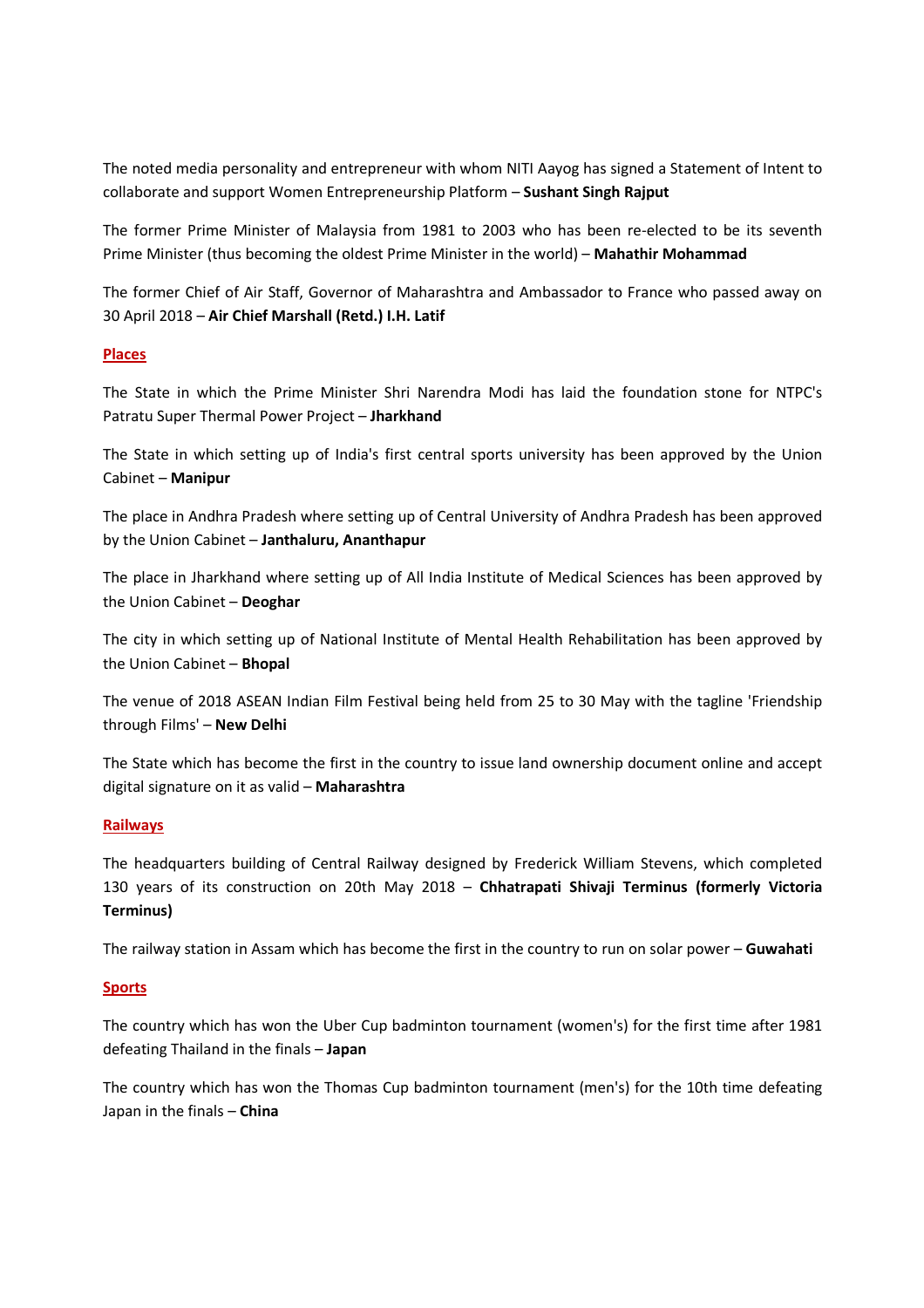The South African cricketer and former Captain who has announced his retirement from all forms of cricket with immediate effect – **AB de Villiers**

The team which has won the 5th Champions Trophy (Women) hockey tournament defeating India in the finals at Donghae city (South Korea) – **South Korea**

The former Australian cricketer who has been appointed the coach of Australian cricket team in place of Darren Lehmann, who resigned following the ball-tampering scandal in South Africa. – **Justin Langer**

# **Space**

The first high resolution satellite for atmospheric observation launched by China from Taiyuan Satellite Launch Centre is named – **Gaofen-5**

## **Miscellaneous**

The web portal and app launched by the Ministry of Power which aims at bringing transparency in power sector of India is named – **Praapti**

The integrated Scheme for school education extending support to States from pre-school to senior secondary levels launched by the Central Govt for the first time in New Delhi is named – **SamagraShiksha**

Russia's first floating nuclear power plant developed by Rosatom which made its maiden voyage in the Arctic Ocean is named – **Akademik Lomonosov**

The commonly used acronym which has been adopted by the Commission for Scientific and Technical Terminology to mean "Traditional and non-conventional system of health care and healing which include Ayurveda, Yoga, Unani, Siddha, Homeoeopathy etc." – **Ayush**

The intellectual property mascot launched by the Ministry of Commerce and Industry for creating awareness about intellectual property crimes is named – **IP Nani**

The investment limit for senior citizens under the Pradhan Mantri Vaya Vandan Yojana has been increased from Rs. 7.5 lakhs to – **15 lakhs**

#### **Important Days of May**

| World Asthma Day: 02 May 2018                                     |
|-------------------------------------------------------------------|
| Designated by: Global Initiative for Asthma                       |
| Theme: It's always the right time to address airways disease      |
| World Press Freedom Day: 03 May 2018                              |
| Designated by: UN General Assembly                                |
| First Observed in: 1994                                           |
| Theme: Keeping Power in Check: Media, Justice and the Rule of Law |
| World Red Cross and Crescent Day: 08 May 2018                     |
| Designated by: International Committee of the Red Cross           |
| First Observed in: 1948                                           |
| Theme: Memorable Smiles from around the World                     |
|                                                                   |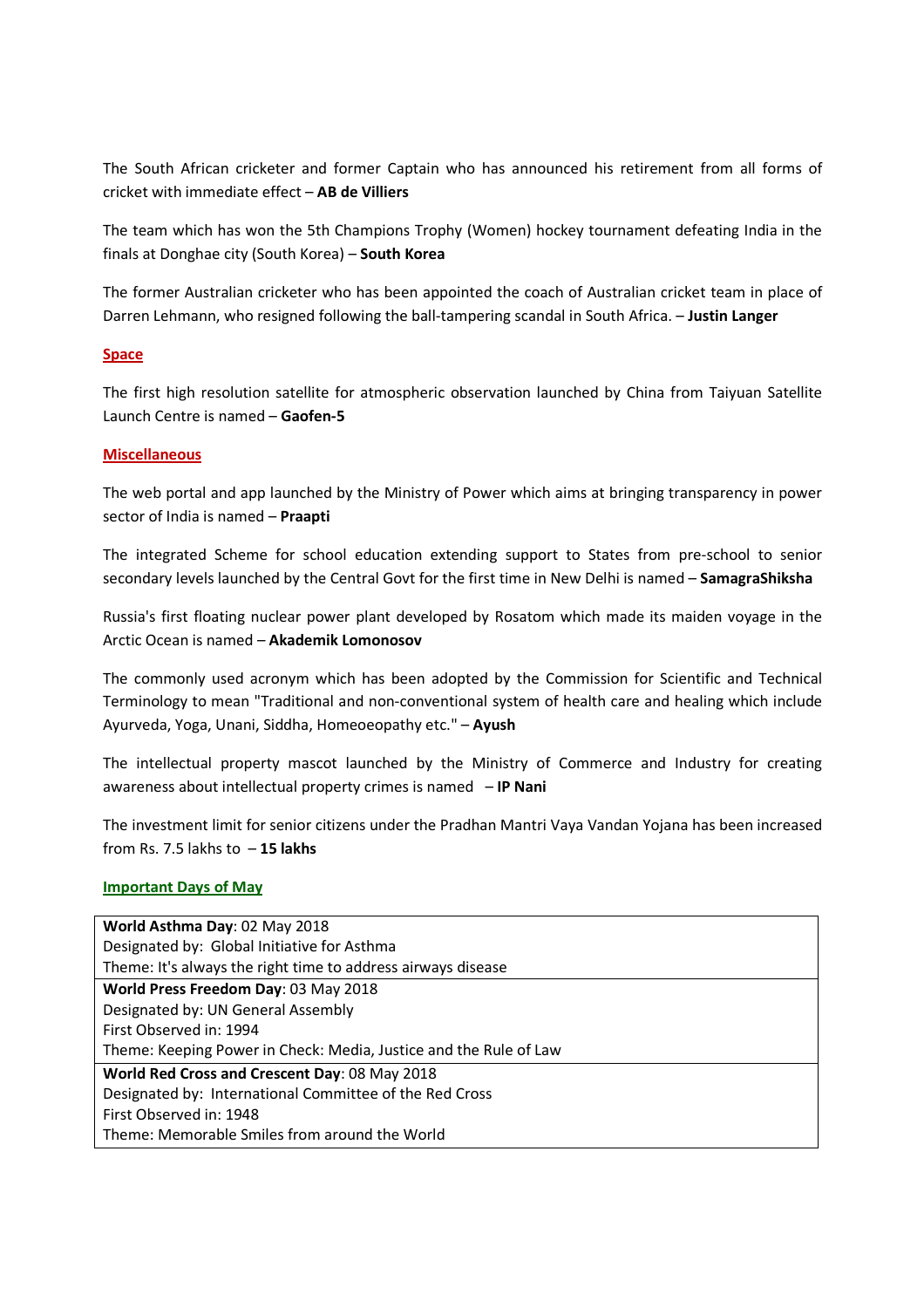| World Migratory Bird Day: 12 May 2018                                                                |
|------------------------------------------------------------------------------------------------------|
| Designated by: AEWA Secretariat                                                                      |
| First Observed in: 2006                                                                              |
| Theme: Unifying our voices for bird conservation                                                     |
| Note: International Migratory Bird Day started in 1993 is observed in Canada, Mexico, US and Central |
| America.                                                                                             |
| International Nurses Day: 12 May 2018                                                                |
| Designated by: International Council of Nurses                                                       |
| Theme: Nurses: A voice to lead - Health is a human right                                             |
| International Day of Families: 15 May 2018                                                           |
| Designated by: UN General Assembly                                                                   |
| Theme: Families and Inclusive Societies                                                              |
| First Observed in: 1994                                                                              |
| World Telecommunication and Information Society Day: 17 May 2018                                     |
| Designated by: United Nations General Assembly                                                       |
| Theme: Enabling Positive Use of Artificial Intelligence for All                                      |
| First Observed in: 2007                                                                              |
| International Day for Biological Diversity: 22 May 2018                                              |
| Designated by: UN General Assembly                                                                   |
| Theme: Celebrating 25 years of action for biodiversity                                               |
| First Observed in: 2001                                                                              |
| World Turtle Day: 23 May 2018                                                                        |
| Designated by: American Tortoise Rescue                                                              |
| First Observed in: 2000                                                                              |
| International Day for UN Peacekeepers: 29 May 2018                                                   |
| Designated by: United Nations General Assembly                                                       |
| First Observed in: 2003                                                                              |
| Theme: UN Peacekeepers: 70 Years of Service and Sacrifice                                            |
| World No Tobacco Day: 31 May 2018                                                                    |
| Designated by: World Health Organisation                                                             |
| First Observed in: 1987                                                                              |
| Theme: Tobacco and heart disease                                                                     |

# **Visitor's Award 2018**

**Visitor's Award for Research in the field of Basic and Applied Science**: 1. Prof. Sanjay K. Jain, Department of Pharmaceutical Science, Dr Harisingh Gour Vishwavidyalaya, Sagar, Madhya Pradesh, for his contribution to the development of a drug delivery system using folic acid conjugated liposomes containing oxaliplatin for targeted delivery of colon tumors and 2. Prof. Ashis Kumar Mukherjee, Department of Molecular Biology and Biotechnology, Tezpur University, Assam, for his research leading to clarity on the molecular complexicity and toxicity of the components of the snake venom from different locales of India.

**Visitor's Award for Research in the field of Humanities, Arts and Social Science**: Prof. Pramod K Nayar, Department of English, School of Humanities, University of Hyderabad, Telangana, for his research and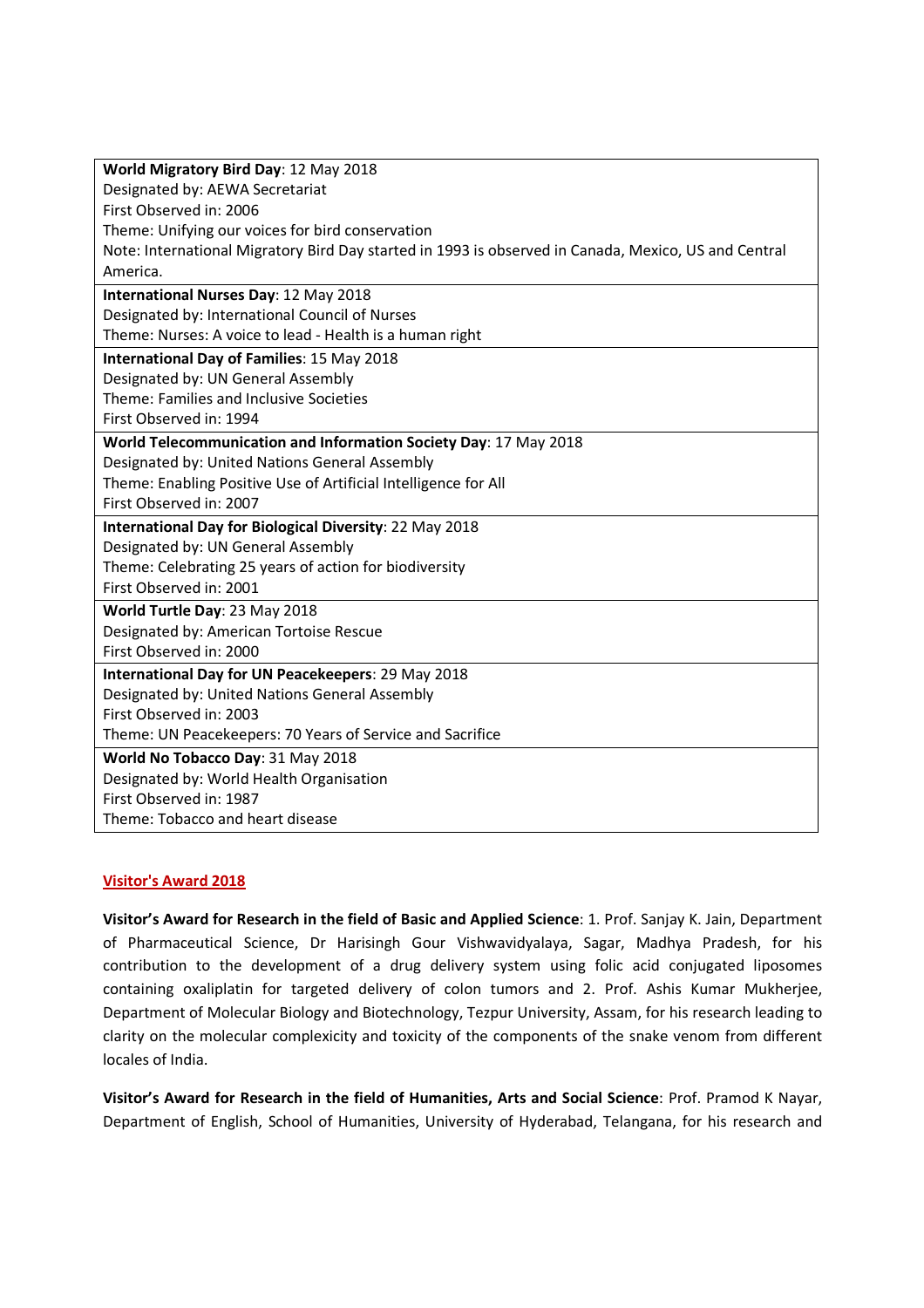publications particularly covering the important areas of poetry for the underprivileged, memoirs and fiction, the Bhopal gas tragedy and other episodes.

**Visitor's Award for Technology Development**: Prof. Ashwani Pareek, School of Life Sciences, Jawaharlal Nehru University, Delhi, for developing Stress Tolerant Rice of the Next Generation (STRONG).

Note: The President of India is the Visitor of all Central Universities. Visitors awards were instituted by the former President Shri Pranab Mukherjee in 2015.

**Dadasaheb Phalke Foundation Awards 2018**

Best Actor: **Akshay Kumar**

Best Actress: **Bhumi Pednekar** Best Singer Male: **Armaan Malik** Best Singer Female: **Neeti Mohan** Lifetime Achievement Award: **Rakesh Roshan** Saraswati Dadasaheb Phalke Best Actress Award (Lifetime): **Farida Jalal** Most Versatile Actress: **Manisha Koirala** Most entertaining film: **Sonu ki Titu ki Sweety Cannes Film Festival 2018 - Awards** Palm d'Or: **Shoplifters** directed by Hirokazu Kore-Eda Best Actor: **Marcello Fonte** for Dogman Best Director: **Pawel Pawlikowski** for Cold War Best Actress: **Samal Yeslyamova** for My Little Onek **New Governors of States Odisha**: Ganeshi Lal **Mizoram**: Kummanam Rajasekharan

# **CEAT Cricket Awards 2018**

- CEAT International Cricketer of the Year : **Virat Kohli**
- CEAT International Batsman of the Year : **Shikhar Dhawan**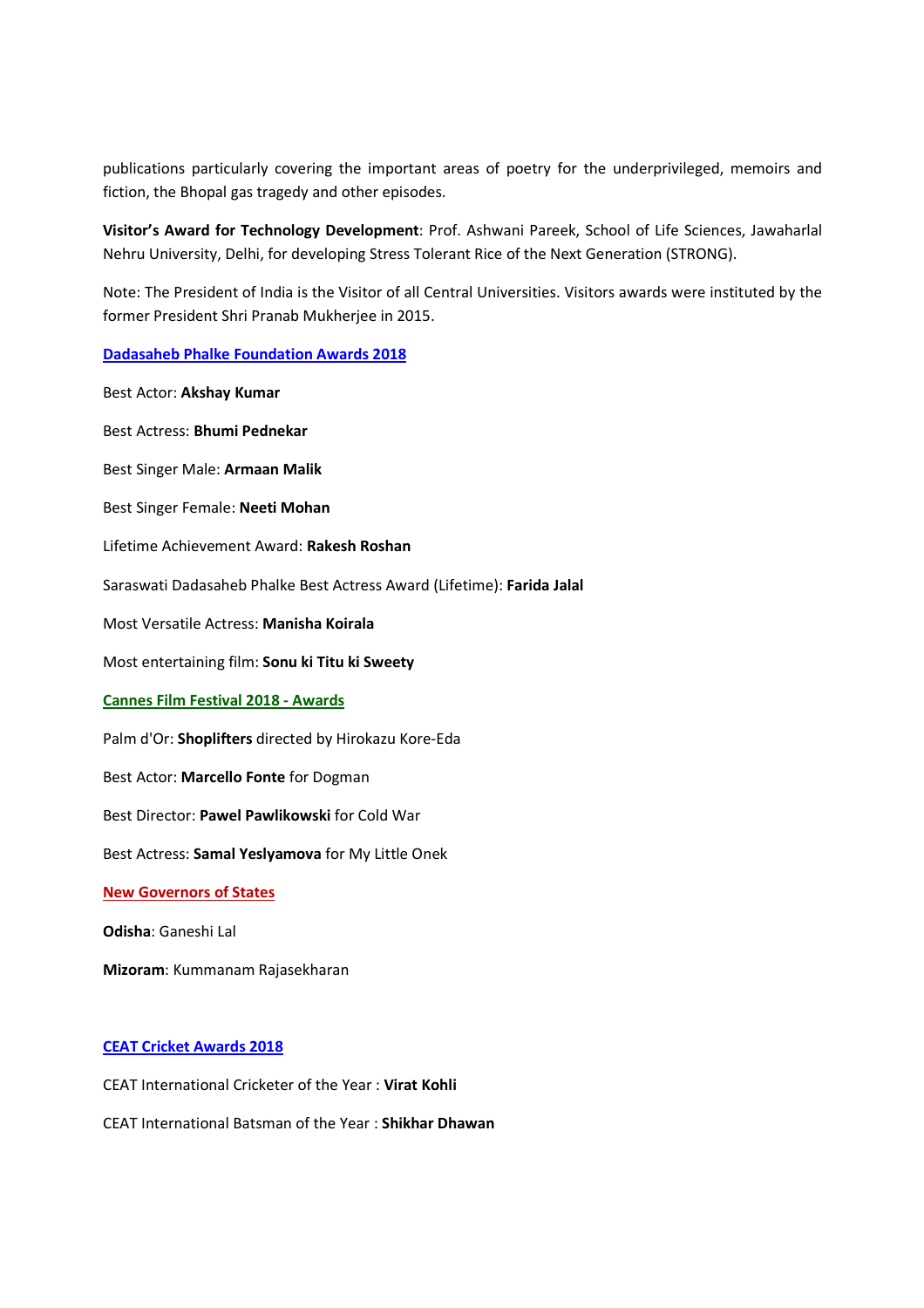CEAT International Bowler of the Year : **Trent Boult** CEAT T20 Bowler of the Year : **Rashid Khan** CEAT T20 Batsman of the Year : **Colin Munro** CEAT Outstanding Innings of the Year : **Harmanpreet Kaur** CEAT Domestic Player of The Year : **Mayank Agarwal** CEAT U 19 Player of The Year : **Shubhman Gill** CEAT Popular Choice Award : **Chris Gayle** CEAT Lifetime Achievement Award : **Farokh Engineer Everest Achievers 2018** First Indian father-daughter to climb Mt Everest: **Ajeet Bajaj and Deeya** Oldest Indian woman to climb Mt Everest: **Sangeeta Bahl** Most number of times scaling of Mt Everest: **Kami Rita Sherpa** (22 times) **Indian Premier League 2018** Held from : 7 April to 27 May 2018 Participants : 8 teams Winners : **Chennai Super Kings** Runners up : **Sunrisers Hyderabad** Player of the series (Most Valuable Player) : **Sunil Naraine** (KKR) Leading run scorer (Orange Cap) : **Kane Williamson** (SRH) Leading wicket taker (Purple Cap) : **Andrew Tye** (KXIP) Emerging Player of the tournament : Rishabh Pant (DD) Media rights purchased by : Star Sports IPL Fairplay Award : Mumbai Indians Opening and Final match played at : **Wankhede Stadium, Mumbai** Number of times CSK has won the trophy : **3** times (2010, 2011 and 2018)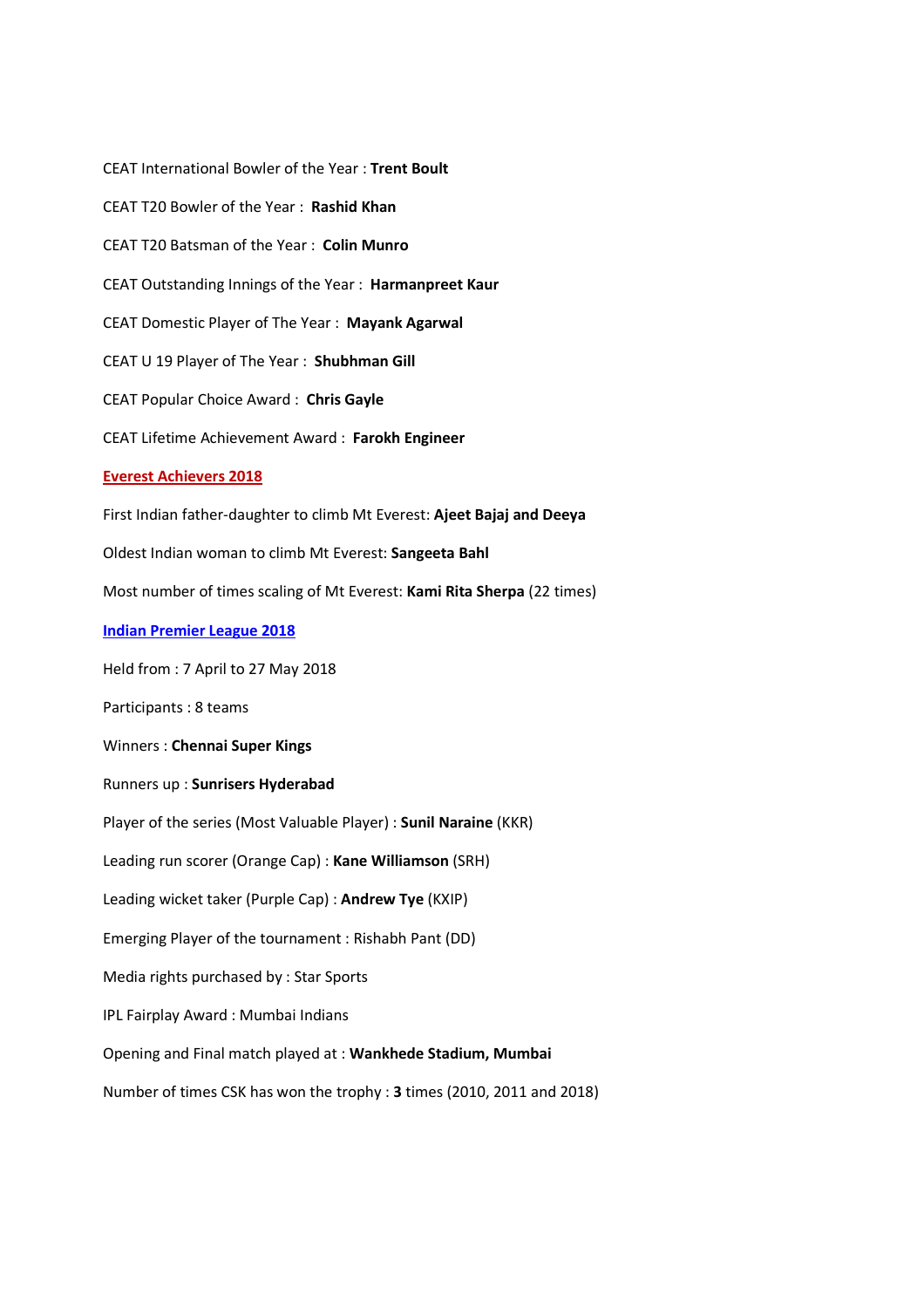#### **BCCI Annual Awards**

Col CK Nayudu Lifetime Achievement Award (2016-17): **Pankaj Roy**

Col CK Nayudu Lifetime Achievement Award (2017-18): **Anshuman Gaekwad**

BCCI Lifetime Achievement Award (Women) (2016-17): **Diana Eduljee**

BCCI Lifetime Achievement Award (Women) (2017-18): **Sudha Shah**

BCCI Special award (2016-17): **Abbas Ali Baig and Naren Tamhane**

BCCI Special award (2017-18): **Budhi Kunderan**

#### **Cabinet Reshuffle**

Finance Minister: Shri Piyush Goyal (in addition to Coal, Railway, Corporate Affairs)

Information and Broadcasting Minister: Rajyavardhan Rathore (in addition to Youth Affairs and Sports)

#### **REPLACE action package by WHO**

Launched by: World Health Organization

**Aim**: to eliminate industrially-produced trans-fatty acids from global food supply.

**Risk of Transfats**: WHO estimates that every year, trans fat intake leads to more than 500,000 deaths of people from cardiovascular disease. Industrially-produced trans fats are contained in hardened vegetable fats, such as margarine and ghee, and are often present in snack food, baked foods, and fried foods. Manufacturers often use them as they have a longer shelf life than other fats.

**REPLACE** provides six strategic actions to ensure the prompt, complete, and sustained elimination of industrially-produced trans fats from the food supply:

**RE**view dietary sources of industrially-produced trans fats and the landscape for required policy change.

**P**romote the replacement of industrially-produced trans fats with healthier fats and oils.

**L**egislate or enact regulatory actions to eliminate industrially-produced trans fats.

**A**ssess and monitor trans fats content in the food supply and changes in trans fat consumption in the population.

**C**reate awareness of the negative health impact of trans fats among policy makers, producers, suppliers, and the public.

**E**nforce compliance of policies and regulations.